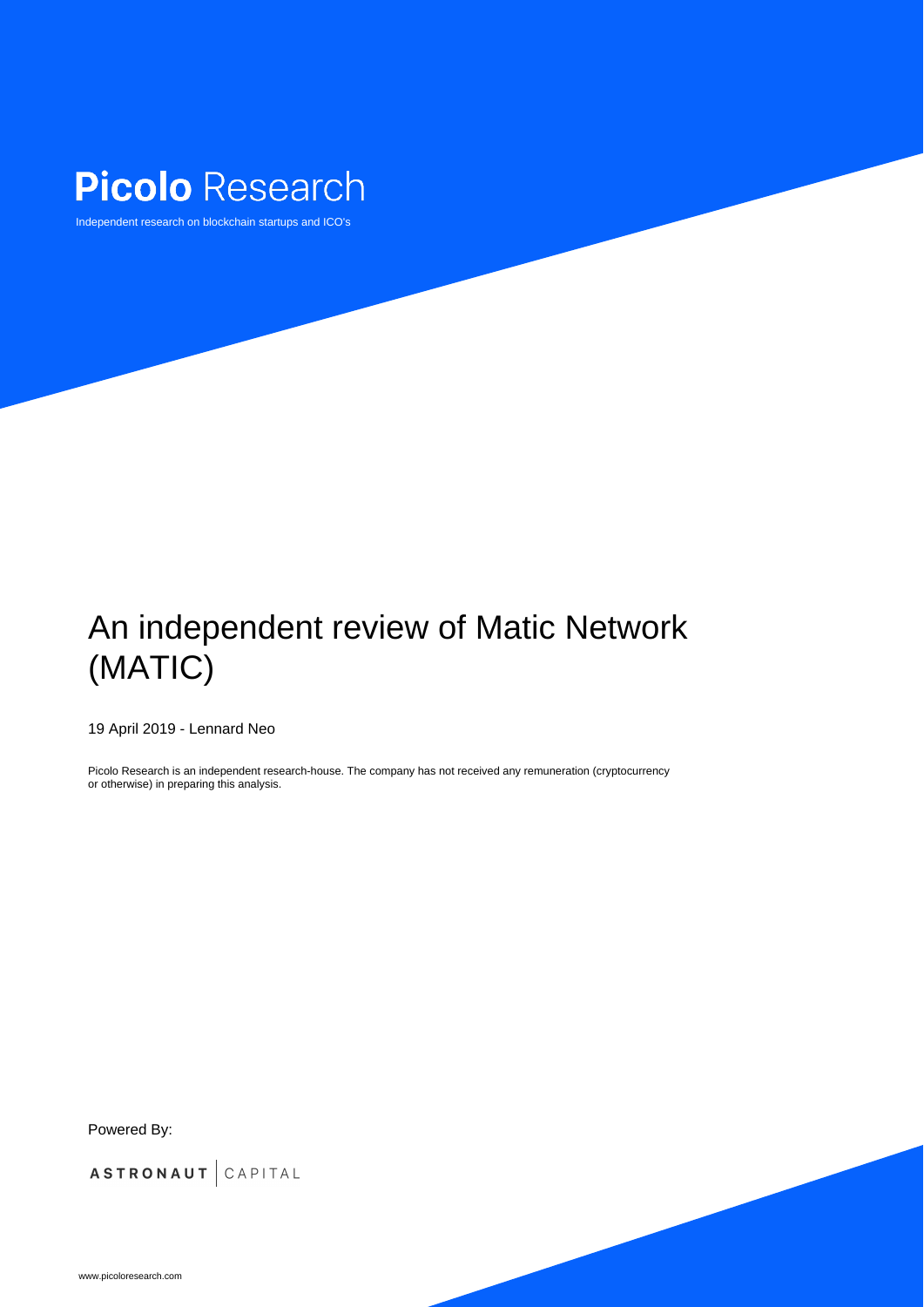# **MATIC NETWORK (MATIC)**

Spec Buy 

# **A Scalable Solution Modified from Plasma Framework**

Matic Network is a Layer 2 scaling solution that seeks to solve scalability issues while maintaining the network's true decentralised nature. The underlying framework is an adaption of the Plasma technology, and Matic seeks to address several limitations of Plasma. Their value proposition also includes providing better user experiences through smooth UX and a suite of support tools.

**Summary**

## **Company Overview**

Incorporated in 2017, with its core team in India, Matic Network has the vision to provide off/side chain scaling solutions without compromising on decentralisation. Adapted from the Plasma technology, Ethereum will be the first platform that Matic will implement its scalability integrations on.

#### Management:  $\checkmark$ ✔ Product: Commercial:  $\checkmark$  $\checkmark$ Interest: Fulfilment: $\blacktriangle$

## Here are several issues that Matic Network seeks to resolve:

- Limitations of Plasma MVP
- Stability with high throughput, while maintaining a high level of decentralisation
- An added focus to refine user experience on existing platforms
- Enabling business to create large-scale dApps that reduces friction on realworld adoption
- Cross chain interoperability



#### **Birds-Eye View**



**Sale info**

| Pricing:     | \$0.00263  |
|--------------|------------|
| Accepted:    | <b>BNB</b> |
| Min Goal:    | <b>NA</b>  |
| Cap:         | \$5m       |
| Token Sale % | 19%        |
| Escrow:      | Yes        |
| Bonus:       | <b>NA</b>  |



**Checklist**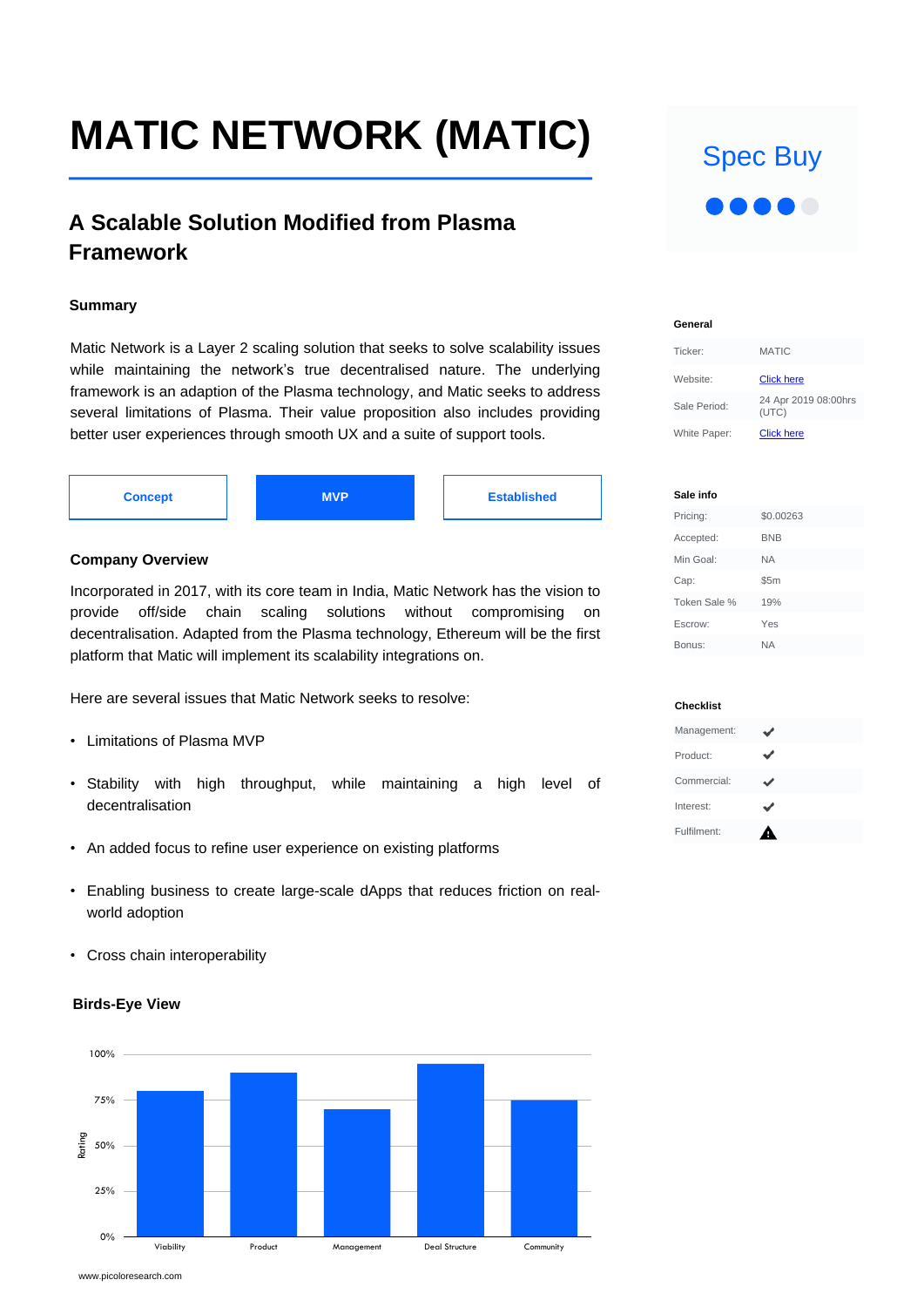#### **Commercial & Technical Strategy**

Matic Network utilises a two-prong approach to achieve high transaction speeds and decentralisation; 1) PoS (Proof of Stake) at the checkpoint level, 2) Block Producers at the block producing level. The team will deploy an enhanced version of the Plasma structure that will allow seamless, low-cost and fast transactions on the mainchain. Aside from Matic protocol, the team will also provide support by developing tools to help the ecosystem. The product is currently in testnet with the Alpha version of the mainnet launching soon.

Several core components of the product include:

- Checkpoints using PoS mechanism to provide finality on the mainchain
- Blocks are generated at ~1s intervals at negligible transaction fees
- 65k tps in a single sidechain
- Multi Chain support via horizontal scaling with side chains
- Interoperability across different blockchains, providing support for large DEX
- Support tools include:
	- o Wallet utilising WalletConnect Protocol, users can manage accounts easily with user-friendly interfaces

o Dagger – real-time updates and notifications from Ethereum blockchain

o Browser extensions



Matic Chain

*Figure: Matic Network model*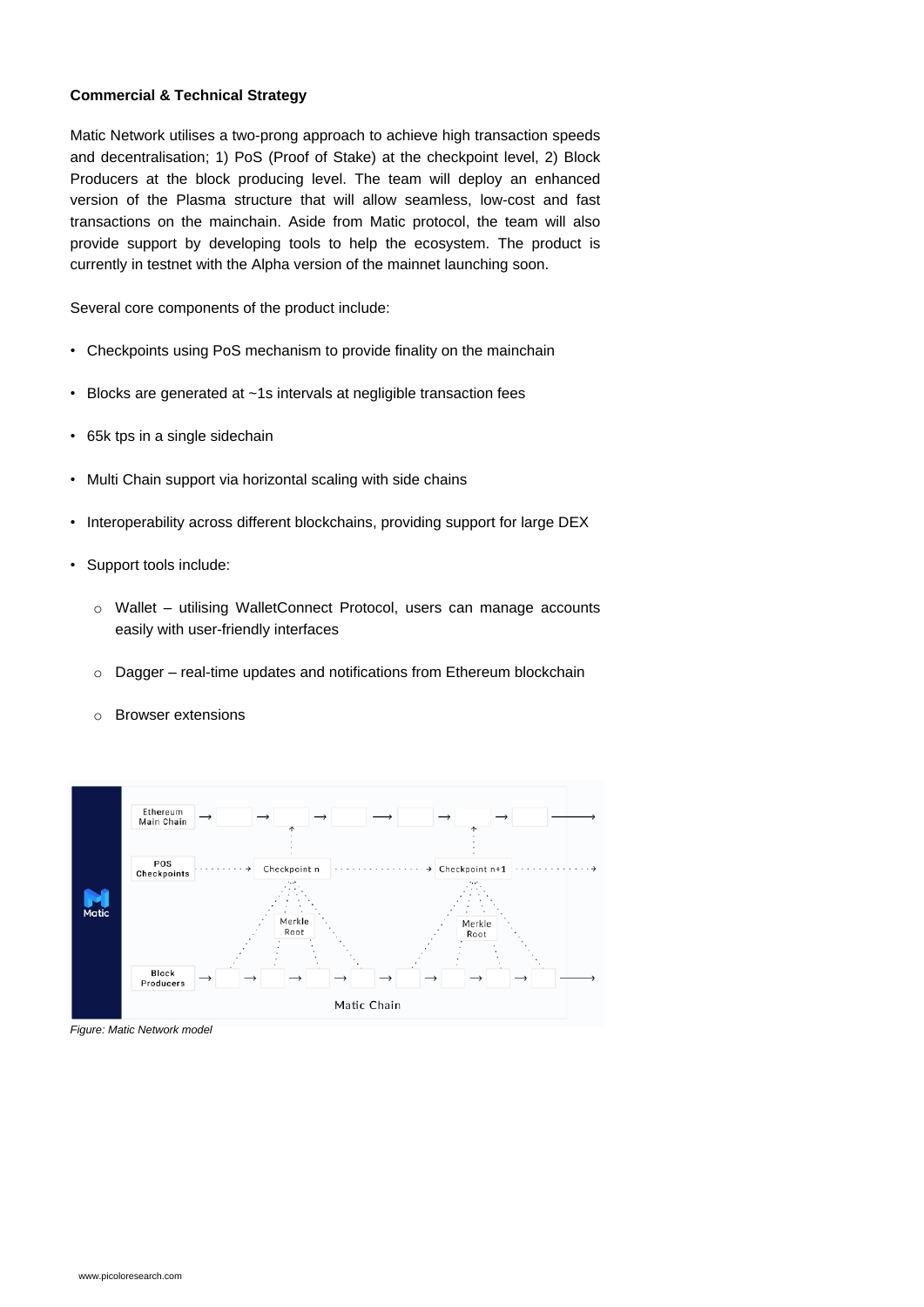#### **Roadmap**

Matic Network has tracked their roadmap very closely, delivering all their milestones on time with some earlier than stipulated. Although most deliverables are on the technical front, they have also been active on the business front working closely with their partners and attending community meet-ups, summits and hackathons.

> Developer docs – Testnet **Completed** API & SDK release v0.6 - Testnet *Completed* Matic Mobile App (Plasma chain & WalletConnect integration) improvements to alpha *Completed*

| Roadmap | <b>Developments</b>                                          | <b>Status</b> |
|---------|--------------------------------------------------------------|---------------|
| Q3 2018 | Payments on Matic testnet v1                                 | Completed     |
|         | <b>ERC20 Support including Wrapped Ether - Matic Testnet</b> | Completed     |
|         | Contracts on Kovan testnet                                   | Completed     |
|         | Dagger - Zapier Integration                                  | Completed     |

Plasma Fast exits - NFT token *Completed* 

Q4 2018 API & SDK release v0.5 *Completed* Matic Mobile App (Plasma chain & WalletConnect integration) - Alpha release *Completed*

Q1 2019 ERC721 support - Matic Testnet *Completed in Q4 2018* Matic Mobile App (Plasma chain & WalletConnect integration) beta release *Completed*

> Developer docs – Tutorials *Completed* PoS implementation for staker nodes – Testnet *Completed* Block explorer - alpha release *Completed* First DApps on Matic Network *Completed in Q4 2018* ERC721/NFT Marketplace support - internal release *Completed* Alphanet - Matic Network - testnet version 2 *Completed*

|                    | API & SDK release v0.7                                                               | Completed            |
|--------------------|--------------------------------------------------------------------------------------|----------------------|
| <b>Newly Added</b> | Cryptostaw integration                                                               | Completed            |
|                    |                                                                                      |                      |
| Apr 2019           | <b>Mainnet Alpha - Matic Network</b>                                                 | <i>In Progress</i>   |
|                    | NFT exit token - 0x integration - Kovan testnet                                      | In Progress          |
|                    | Dagger support for Matic chain                                                       | Completed in Q1 2019 |
|                    | Upgradable smart contracts                                                           | In Progress          |
|                    | Security audits and improvements                                                     | In Progress          |
| May 2019           | Verifier/Watcher node - Alpha release                                                |                      |
|                    | NFT exit token - Dharma integration - Kovan testnet                                  |                      |
|                    | DEX support on Mobile App                                                            |                      |
|                    | API & SDK release v1.0                                                               |                      |
|                    | <b>Wrapped Bitcoin support - Matic</b>                                               |                      |
| Jun 2019           | Verifier/Watcher - Fraud proofs challenges - beta                                    |                      |
| <b>Jul 2019</b>    | <b>Mainnet Beta - Matic Network</b>                                                  |                      |
|                    | Ox protocol implementation on the Matic testnet                                      |                      |
|                    | Plasma Fast exit services (integrable with any third-party Plasma<br>implementation) |                      |
| Aug 2019           | NFT exit token - 0x integration - Ethereum mainnet                                   |                      |
| Sep 2019           | Liquidity pool integration                                                           |                      |
|                    | <b>Matic Network - Mainnet</b>                                                       |                      |
|                    | Matic sidechain App Store                                                            |                      |
|                    | Bitcoin asset interoperability - testnet                                             |                      |
| Oct 2019           | Governance research and pilot implementation                                         |                      |
| Nov 2019           | Dharma protocol implementation on Matic testnet                                      |                      |
| Dec 2019           | NFT exit token - Dharma integration - Ethereum mainnet                               |                      |
|                    | <b>Enterprise support for Matic sidechains</b>                                       |                      |
|                    | <b>Enterprise services</b>                                                           |                      |
| Mar 2020           | <b>Generalized Fraud Proofs - Testnet Alpha</b>                                      |                      |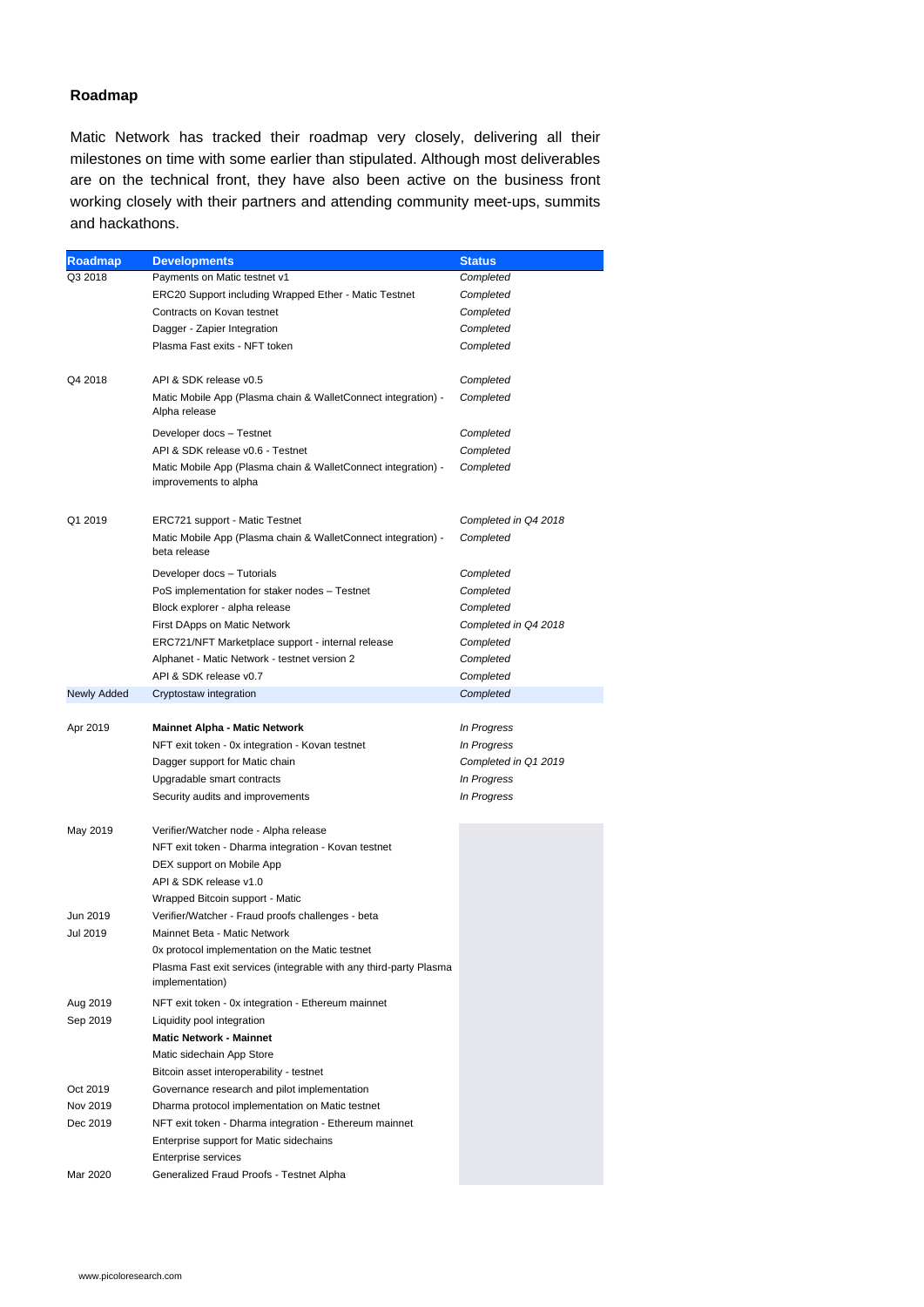The project compromise of a relatively small team of 12 employees, most of whom have less than 10 years of experience. However, the team's practical contributions in code developments on GitHub highlights their capabilities to an extent.

Jaynti Kanani (CEO) – 7+ years of work experience and an expert in software engineering. Core contributor of first Plasma MVP, and WalletConnect Protocol. Past experiences include Housing.com, Function Space, and Persistent Systems. He graduated from Dharmsinh Desai University with a bachelor's in information technology.

Sandeep Naiwal (COO) – 9+ years of experience with a background in Business Development and Consulting. Prior experiences include Deloitte, Welspun Group, and Founder of ScopeWeaver.com. He graduated from NITIE with an MBA in Technology, Finance and Supply Chain.

- 5 Blockchain/ Application Engineers
- 1 Project Manager
- 1 Community Manager

Anurag Arjun (CPO) – 12+ years of experience mainly in software product management. Previously with companies such as IRIS Business Services, SNL Financial, Dexter Consultancy (Co-Founder and Exited), Cognizant Technology Solutions. He holds a bachelor's in computing engineering from Nirma Institute of Technology.

Siddhartha Jain (VP, Operations & Marketing) – 2+ years of experience in project management. Previously worked as an intern in Shell, assistant project manager in EXL, and Data scientist at Mu Sigma. He holds a post-graduate

Bhavir Shah (Head of Engineering) – 5+ years of experience in software engineering. Past experiences include PaySense, Housing.com, Freestone Infotech. Graduated with a bachelor's in information technology from the University of Mumbai.

Addition team members include:

#### **Team**

There are currently 3 advisors for Matic Network.

Esteban Ordano (Advisor) – Founder & CTO @ Decentraland

Pete Kim (Advisor) – Head of Engineering, Wallet @ Coinbase

Ari Meilich (Advisor) – Project Lead @ Decentraland

#### **Advisors**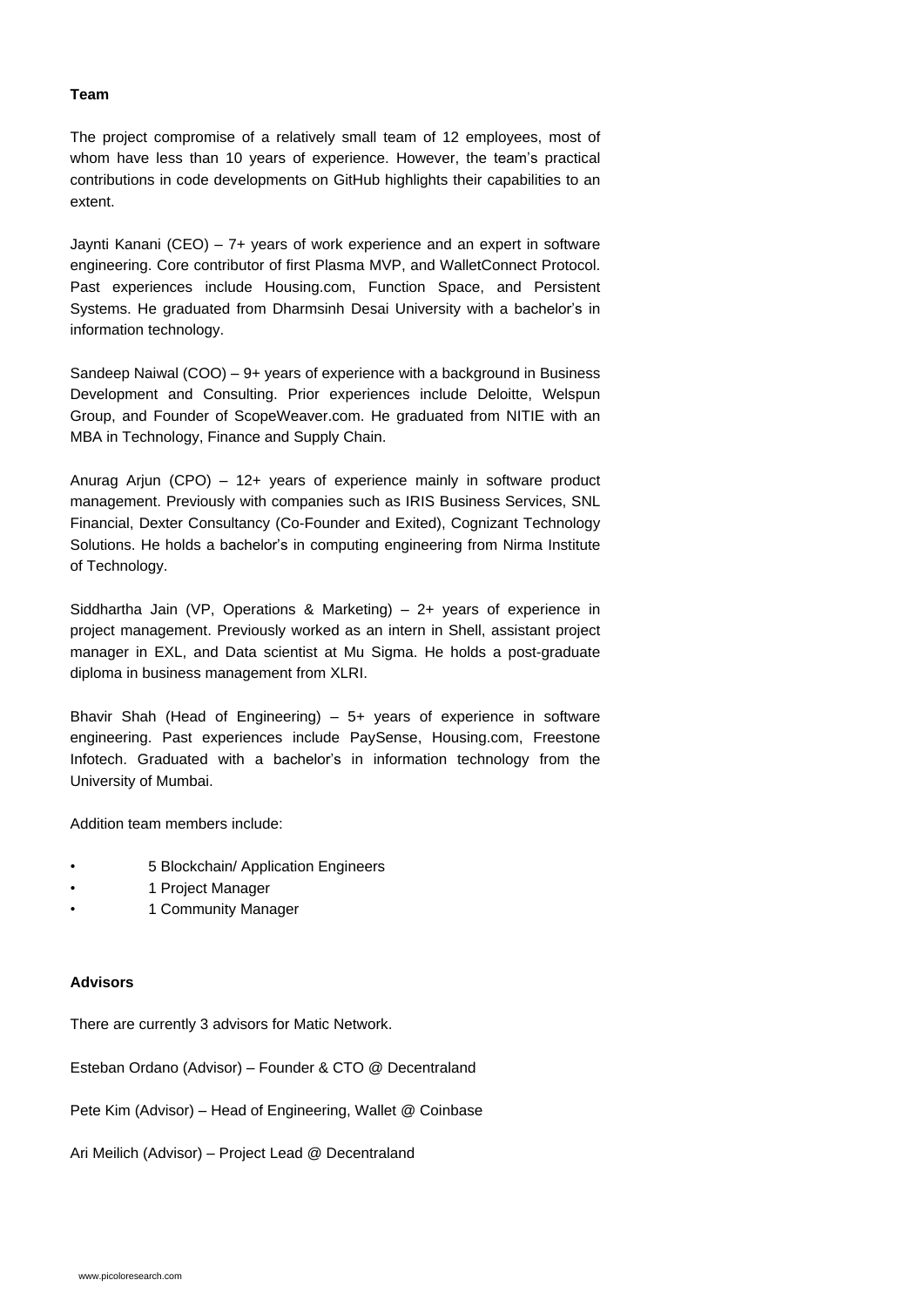Matic Network raised a total of \$615k (\$165k in Seed, \$450k in Private) in prior capital raising rounds. Total token supply is fixed with 22.8% allocated for all token sale rounds and 12% for staking rewards.

#### **Token Sale**



The main token functionalities of MATIC are of 2 folds:

- Currency/ payment transaction MATICs circulated on the network will be used as a unit of exchange to quantify and pay fees associated with the consumption of computational resources
- Staking/ Mining Users will be able to earn MATIC tokens through the PoS mining (Checkpoint layer) and validating blocks (Block Producer layer) by depositing their tokens

| <b>Token Details</b>                                       | <b>Details</b>                                                                              |  |
|------------------------------------------------------------|---------------------------------------------------------------------------------------------|--|
| <b>Public Sale Date</b>                                    | 24 Apr 2019 08:00 hrs (UTC)                                                                 |  |
| <b>Sale Platform</b>                                       | <b>Binance Launchpad</b>                                                                    |  |
| <b>Token Symbol</b>                                        | <b>MATIC</b>                                                                                |  |
| <b>Token Type</b>                                          | <b>Utility</b>                                                                              |  |
| <b>Issuance Platform</b>                                   | Ethereum (ERC20)                                                                            |  |
| <b>Total No. of Tokens</b>                                 | 10,000,000,000                                                                              |  |
| <b>Price per Token (Public)</b>                            | \$0.00263                                                                                   |  |
| <b>Price per Token</b><br>(Seed/Private)                   | \$0.00079 (Seed)<br>\$0.00263 (Private)                                                     |  |
| <b>Accepted Tokens</b>                                     | <b>BNB</b>                                                                                  |  |
| <b>Softcap</b>                                             | <b>NA</b>                                                                                   |  |
| <b>Hardcap</b>                                             | USD 5m (Investors own 19% if Hard Cap reached)                                              |  |
| <b>Market Cap Valuation</b>                                | USD 26.3m (Fully Diluted basis assuming hard cap reached)                                   |  |
| <b>Market Cap (Based on Initial</b><br><b>Cir. Supply)</b> | <b>USD 8.5m</b>                                                                             |  |
| <b>Token Lockup (Investors)</b>                            | 50% unlock in the 1 <sup>st</sup> month, 50% unlock in 7 <sup>th</sup> month (Seed/Private) |  |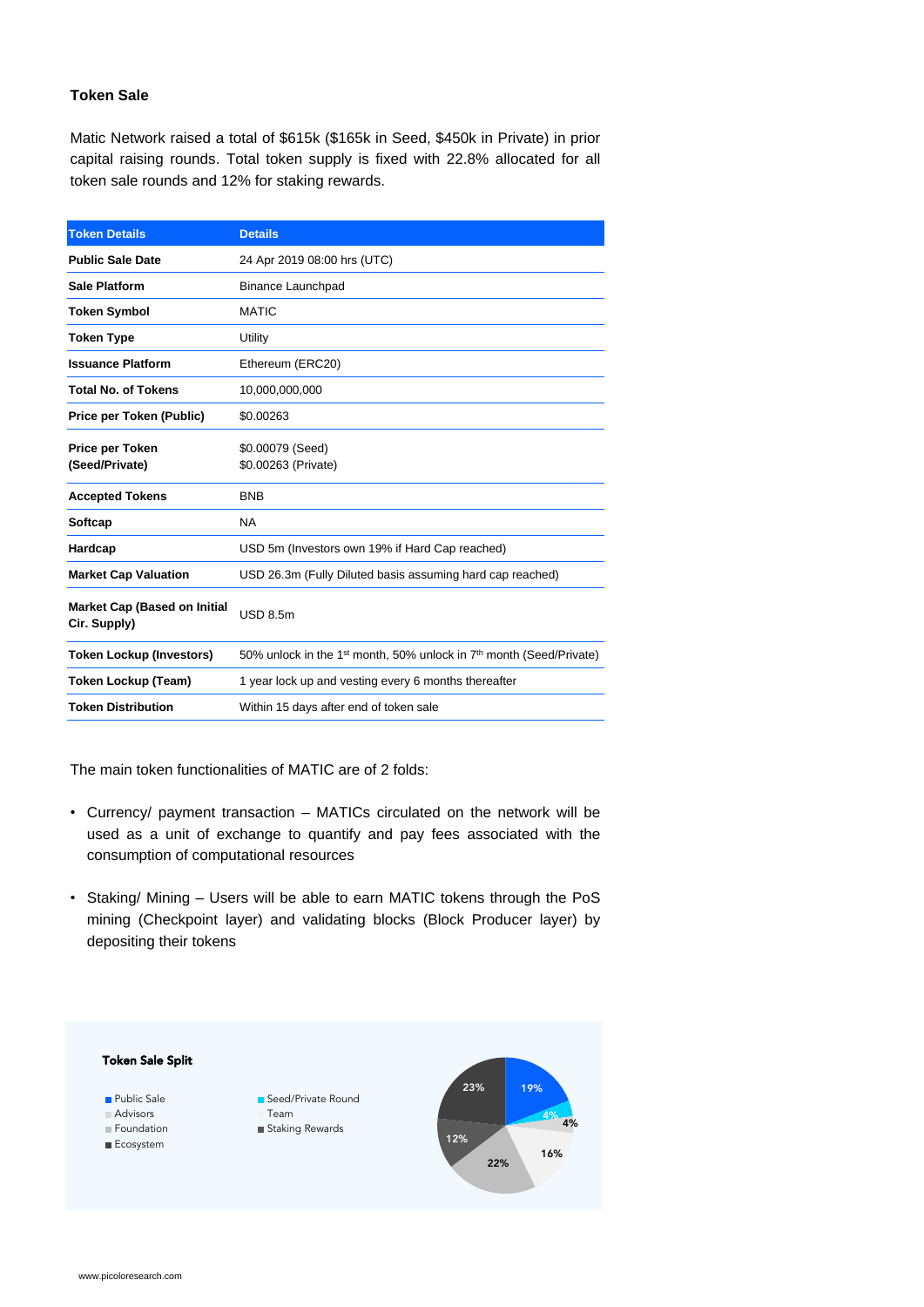Decentraland – A virtual reality platform powered by Ethereum. The partnership will enable Matic's scaling technology to increase efficiency on Decentraland's platform. They will also collaborate on research and generalised smart contracts.

0x Protocol – 0x is an open protocol for decentralised exchanges on Ethereum. Matic will work with 0x to enable instant, decentralised low-cost trades.

Quarkchain – Quarkchain is a permissionless blockchain with sharding technology. This collaboration will allow Matic to explore L2 scaling research

Portis – Portis seeks to streamline dApps into mainstream adoption and Matic will help Portis achieve scale and user experience.

and develop Plasma sidechain on top of Quarkchain.

Zebi – A platform that protects sensitive data, Zebi specialises in providing blockchain solutions to governments and corporates. Matic and Zebi will work together on privacy solutions and enterprise blockchains.

MakerDao – A decentralised autonomous organisation that governs DAI, a stable coin. Matic will allow DAI to scale using its sidechains.

Ankr Network – A distributed cloud computing platform that will utilise Matic's scaling technology to offer better user experience.

Ripio Credit Network – A P2P microlending platform. Matic is working with Ripio to enable microloans using its plasma sidechains.

**Matic has several DApps that are actively being developed:**

1. Decentraland marketplace

- 2. Cryptostaw A P2P payments application using DAI
- 3. Pocket Full of Quarters A universal currency used across different gaming platforms
- 4. Chainbreakers A strategy-RPG game build on Decentraland universe
- 5. Bitwords An advertisement exchange for publishers and advertisers

6. Plentix – A decentralised platform for the referral economy

- 7. Bankit Fiat payments company looking to store transactions on a blockchain
- 8. Audacious Games Developing a turned-based game on Ethereum
- 9. Dappos Point of sale dApp for retail

#### **Partnerships**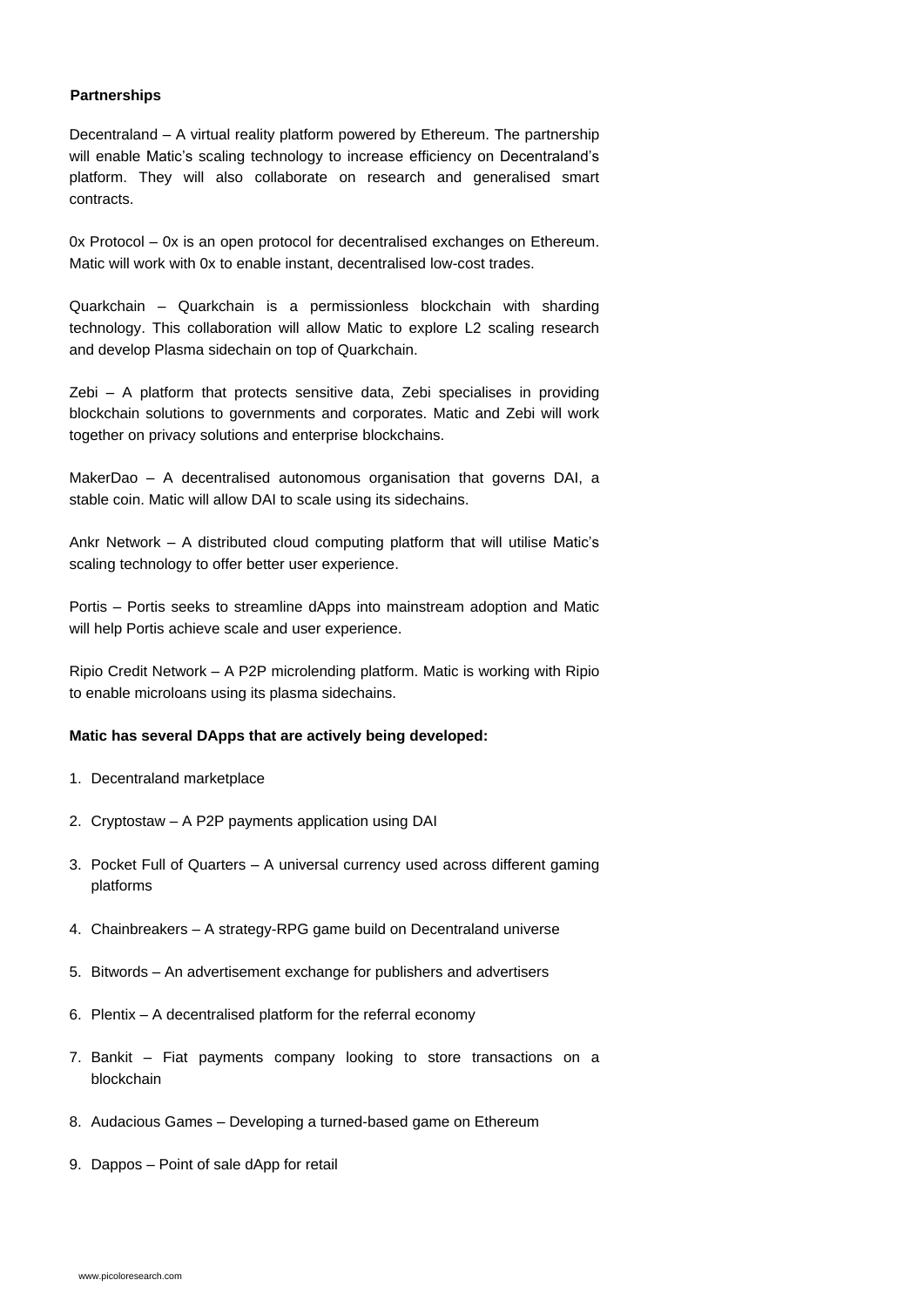## **Community Engagement / Social Media**

## **Competitor Analysis**

Matic Network has a couple of employees focusing on marketing and community developments. The team has constantly provided updates on Twitter and educating their community with weekly updates and articles on their Medium page. Albeit having both a Facebook and YouTube page, Matic did not list them officially on their website. On the community engagement front, Matic is focused on building the developer pool by sponsoring hackathons, hosting community meetups and collaborating with universities.

Here are the project social media statistics as per the report date:

- Telegram (English) 9,900+ members
- Twitter  $-2,460+$  followers
- YouTube 3,700+ views
- Medium 290 Followers

| <b>Project Name</b>                                                | <b>Matic Network</b>                           | <b>POA</b>                                     | <b>Loom Network</b>                            |
|--------------------------------------------------------------------|------------------------------------------------|------------------------------------------------|------------------------------------------------|
| <b>Infrastructure Type</b>                                         | Layer 2 scaling solution<br>(Sidechain/Plasma) | Layer 2 scaling solution<br>(Sidechain/Plasma) | Layer 2 scaling solution<br>(Sidechain/Plasma) |
| <b>Symbol</b>                                                      | <b>MATIC</b>                                   | <b>POA</b>                                     | LOOM                                           |
| <b>Consensus Protocol</b>                                          | <b>PoS</b>                                     | PoA                                            | <b>DPoS</b>                                    |
| <b>Multi-chain support</b>                                         | Yes                                            | Yes                                            | Yes                                            |
| No. of Validators/<br><b>Block Producers</b>                       | $7 - 10$                                       | 23                                             | 21                                             |
| <b>Block times</b>                                                 | $\sim$ 1s                                      | 5s                                             | $\le$ 1s                                       |
| <b>Transaction per</b><br><b>Seconds (TPS) Single</b><br>sidechain | Theoretical: 65k<br>Practical: 10k (testnet)   | <b>Theoretical: NA</b><br>Practical: 60        | <b>Theoretical: NA</b><br><b>Practical: NA</b> |

| <b>Product Stage</b>        | <b>Testnet</b>                           | <b>Mainnet</b> | <b>Mainnet</b> |
|-----------------------------|------------------------------------------|----------------|----------------|
| <b>Mainnet Launch</b>       | Q3 2019                                  | Q4 2017        | Q3 2018        |
| <b>Initiation Year</b>      | 2017                                     | 2017           | 2017           |
| <b>Current Token Price</b>  | \$0.00263 (IEO)                          | \$0.0429       | \$0.0717       |
| <b>Market Cap Valuation</b> | \$8.5m (based on initial<br>cir. supply) | \$10.4m        | \$55.9m        |

There are several types of layer-2 scaling solutions in the market and Matic Network falls within the Sidechain/Plasma category. In our comparative analysis, we identified 2 specific peers that display technological similarities, whose tokens have been trading in the market for a decent amount of time.

*Figures as of report date, Source: Coinmarketcap*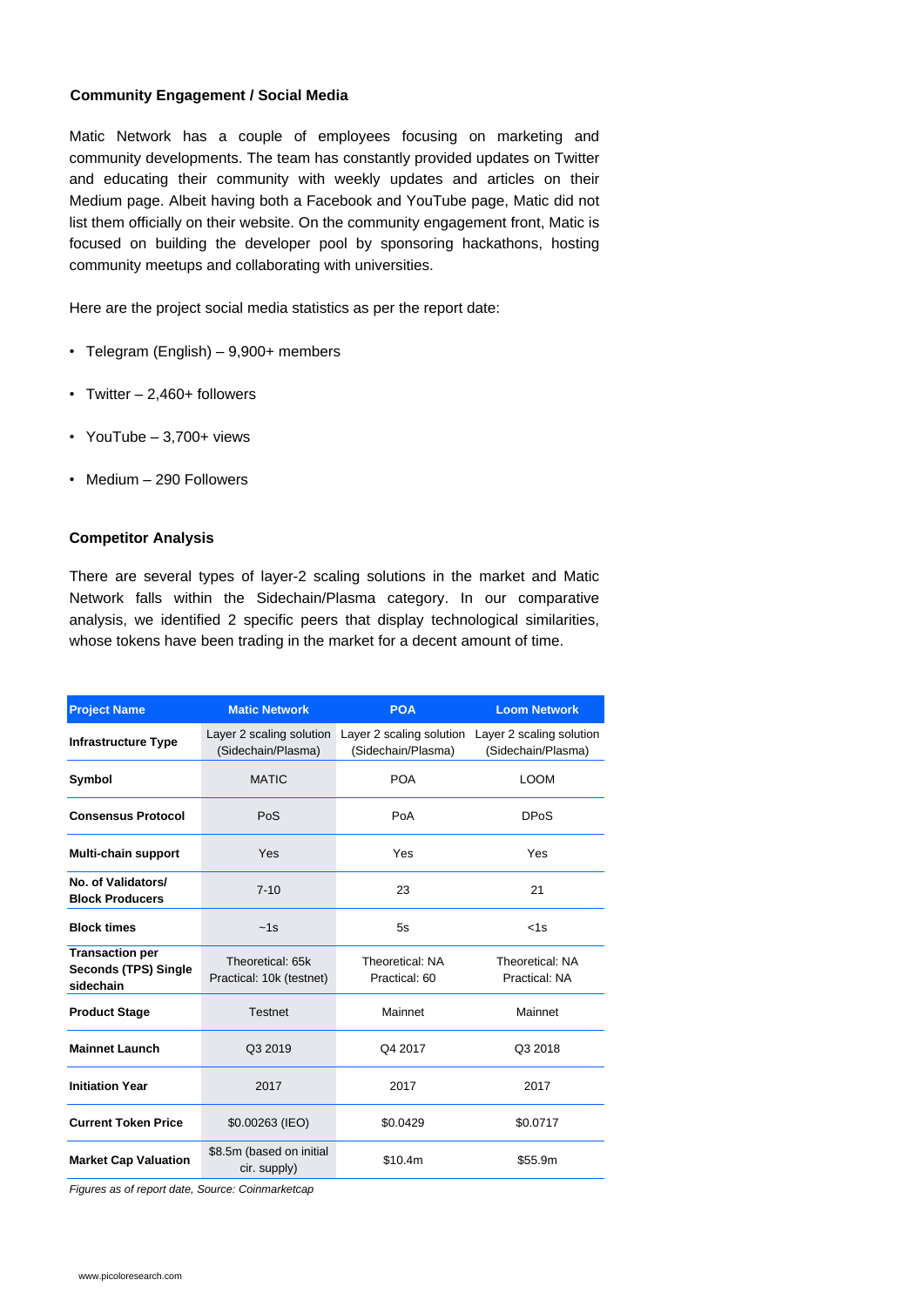## **Strengths**

- Community and social media engagement have been relatively weak for the most part of 2018, however, it has improved over the past few months
- Private sale and Seed investors have 50% tokens unlocked in the first month
- On the whole, the project team and advisors lack depth and commercial

#### **Weaknesses**

- Matic solves several limitations of the initial Plasma technology such as EVM compatibility (not just with UTXO) and ensuring smooth Plasma Exits
- The product can achieve 65k tps theoretically with internal testnet having speeds of 10k tps on a single sidechain, much higher than its peers
- A vision of a better UI/UX and support tools such as Dagger (with Zapier integration) creates efficiency and enable 1,400+ apps through real-time updates from Ethereum Blockchain
- CEO a core contributor to Plasma MVP and WalletConnect Protocol

- Scaling off other scalability solutions Even though Matic Network provides off-chain scalability, it can be used in conjunction with other Layer 1 and Layer 2 scaling solutions such as Sharding (e.g. Quarkchain) and State Channels (e.g. Celer, Raiden). Matic Network will have the ability to stack on top of other solutions, multiplying the total throughput factor of the parent chain.
- Targeting the Decentralized Finance (DeFi) market Matic envisions DeFi as the major use case for their platform and is confident they will be able to generate value for their network participants. The DeFi market has a huge potential and is segregated by sectors such as lending, issuance & investing, derivatives, prediction, payments, etc. Using the number of internet users as a proxy, 3.9b users were reported to have internet access in 2018 with a
- Tractions of dApps built on top of their platform have been growing and coming to fruition
- Great deal structure with a low hardcap (\$5m), a high proportion of tokens (19%) sold to the public (vs 6% sold in previous IEOs on Binance), and a low initial market cap of \$8.5m

CAGR of 8.75% since 2010. Therefore, an imminent need for scalability is required to enable platforms to handle the volume of users, who have every right to access DeFi services and eventually banking the unbanked.

# **Opportunities**



- Aside from sidechains/plasma sector, the competition to provide scaling solutions is immense especially in other areas such as state channel, and sharding.
- Usage of 'fraud proofs' implements a trust assumption that everything is correct until proven otherwise, allowing parent chain miners to censor transactions, which is a fundamental issue with sidechain architecture.

## **Threats**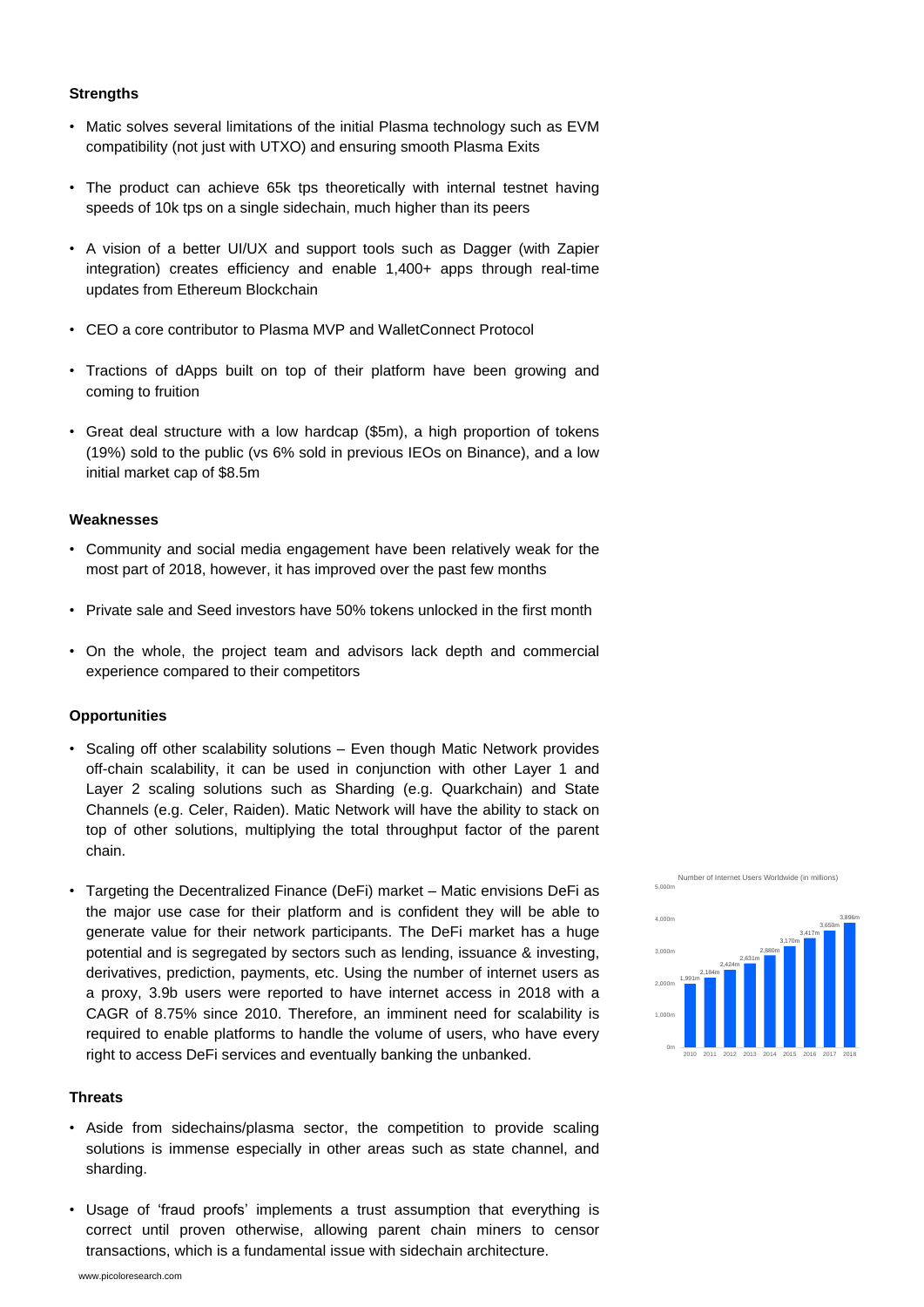In conclusion, Picolo Research presents a **'Spec Buy'** and 4 stars rating on Matic Network. Adopting an alternative approach to the Plasma framework, the team has a unique proposition to solve several inefficiencies of scaling solutions. Aside from that, their focus on redefining user experience differentiates them from their peers and would eventually create value for their community and ecosystem.

#### **Conclusion**

Overall, for the reasons listed, Picolo highlights several reasons that affirm our rating:

- Achieved 10k TPS in their testnet on a single sidechain, ranking them above their peers
- Providing support tools such as Dagger creates intangible value for the ecosystem
- $\sum_{\alpha}$ conservative exposure acknowledging potentially contact the potential original  $p$ • Strong partnerships with an increasing number of dApps developed on their platform
- Tracking their roadmap closely and meeting their deliverables on time
- Decent deal structure with a low initial market cap (\$8.5m) and a high proportion of tokens (19%) allocated for IEO

Not withstanding the above, Picolo acknowledges several concerns regarding

Matic Network. Both the team and advisors lack years of experience as compared to other blockchain projects, not to mention the strong competition that lies within scalability solutions. Furthermore, both private and seed investors have 50% of their tokens unlocked during the first month, which could entice greater volatility upon token listing. Nevertheless, our analysts perceived that the deal structure did compensate for the tradeoffs on several weaknesses displayed by the project.

In light of the preceding, Picolo Research affirms a **'Spec Buy'** rating on Matic Network.